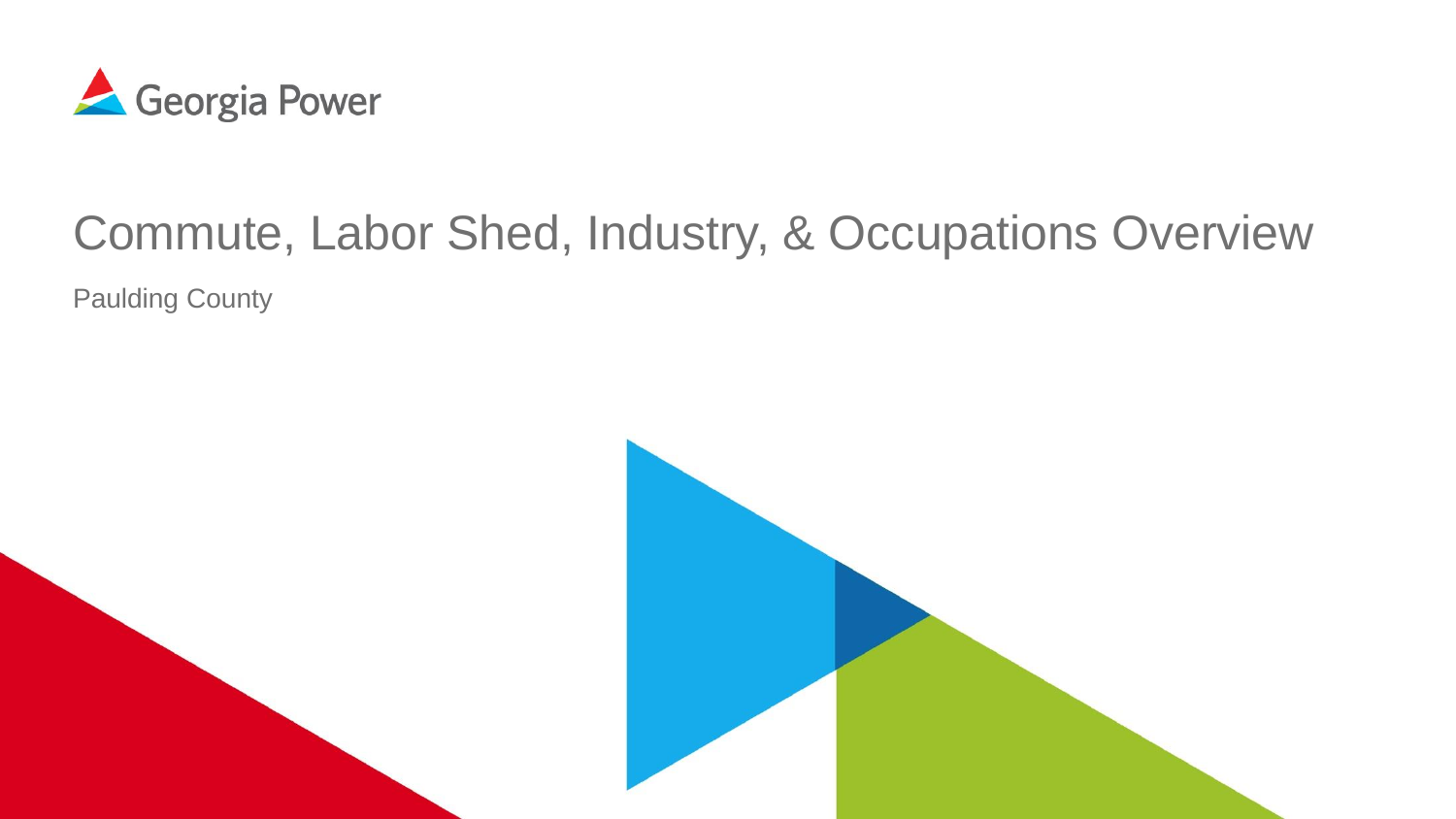# **INFLOW & OUTFLOW**

**Paulding**



Georgia Power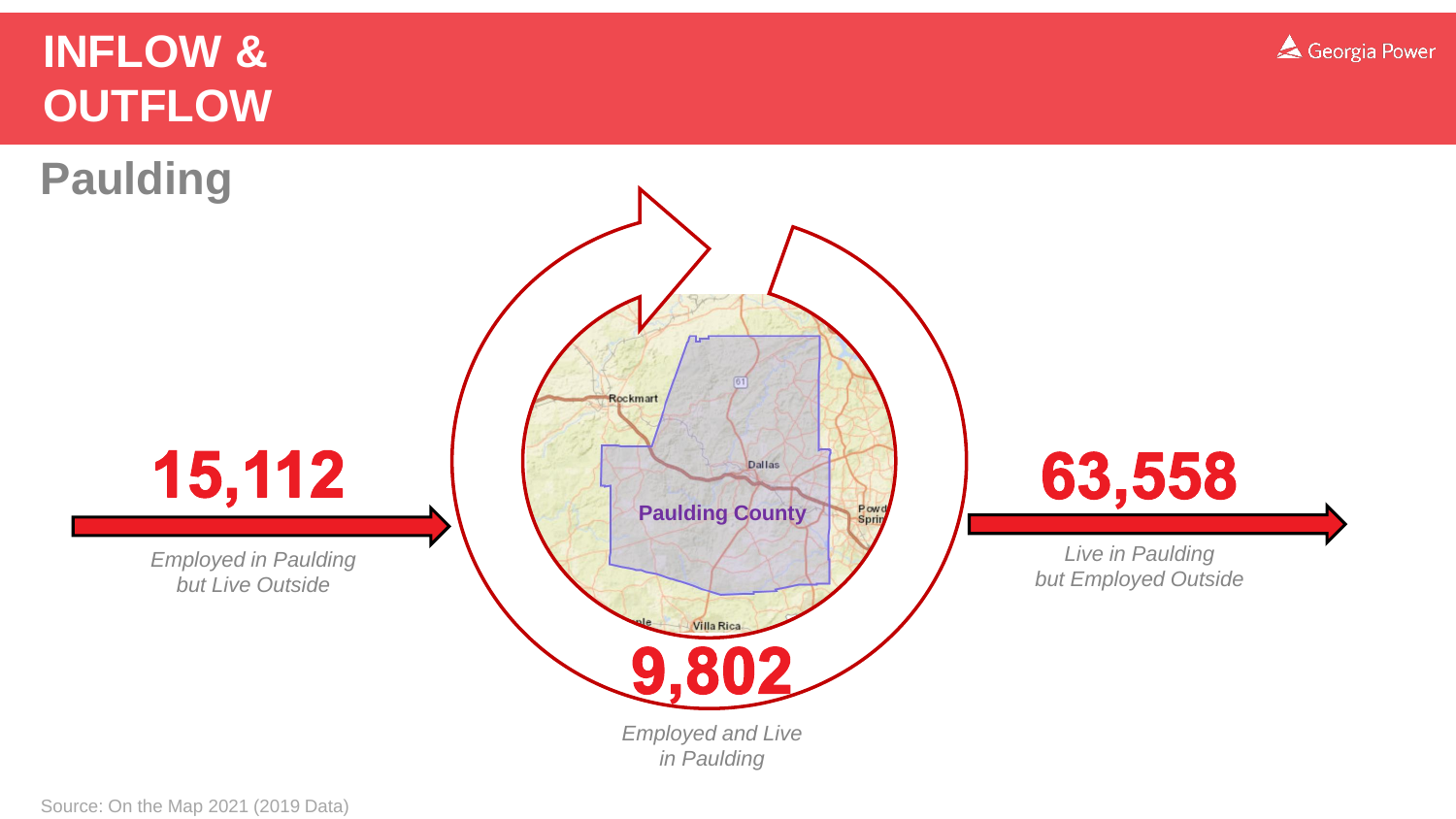# **WHERE WORKERS LIVE**

# **Paulding**

| <b>County</b>              | <b>Count</b> | <b>Share</b> |
|----------------------------|--------------|--------------|
| <b>All Counties</b>        | 24,914       | 100%         |
| Paulding                   | 9,802        | 39.3%        |
| Cobb                       | 4,171        | 16.7%        |
| Douglas                    | 1,307        | 5.2%         |
| Fulton                     | 925          | 3.7%         |
| Carroll                    | 889          | 3.6%         |
| Cherokee                   | 811          | 3.3%         |
| Gwinnett                   | 679          | 2.7%         |
| <b>Bartow</b>              | 673          | 2.7%         |
| Polk                       | 6.5          | 2.4%         |
| DeKalb                     | 514          | 2.1%         |
| <b>All Other Locations</b> | 4,538        | 18.2%        |





5 - 18 Jobs/Sq.Mile 19 - 59 Jobs/Sq.Mile 60 - 127 Jobs/Sq.Mile 128 - 223 Jobs/Sq.Mile 224 - 346 Jobs/Sq.Mile



Source: On the Map 2021 (2019 Data)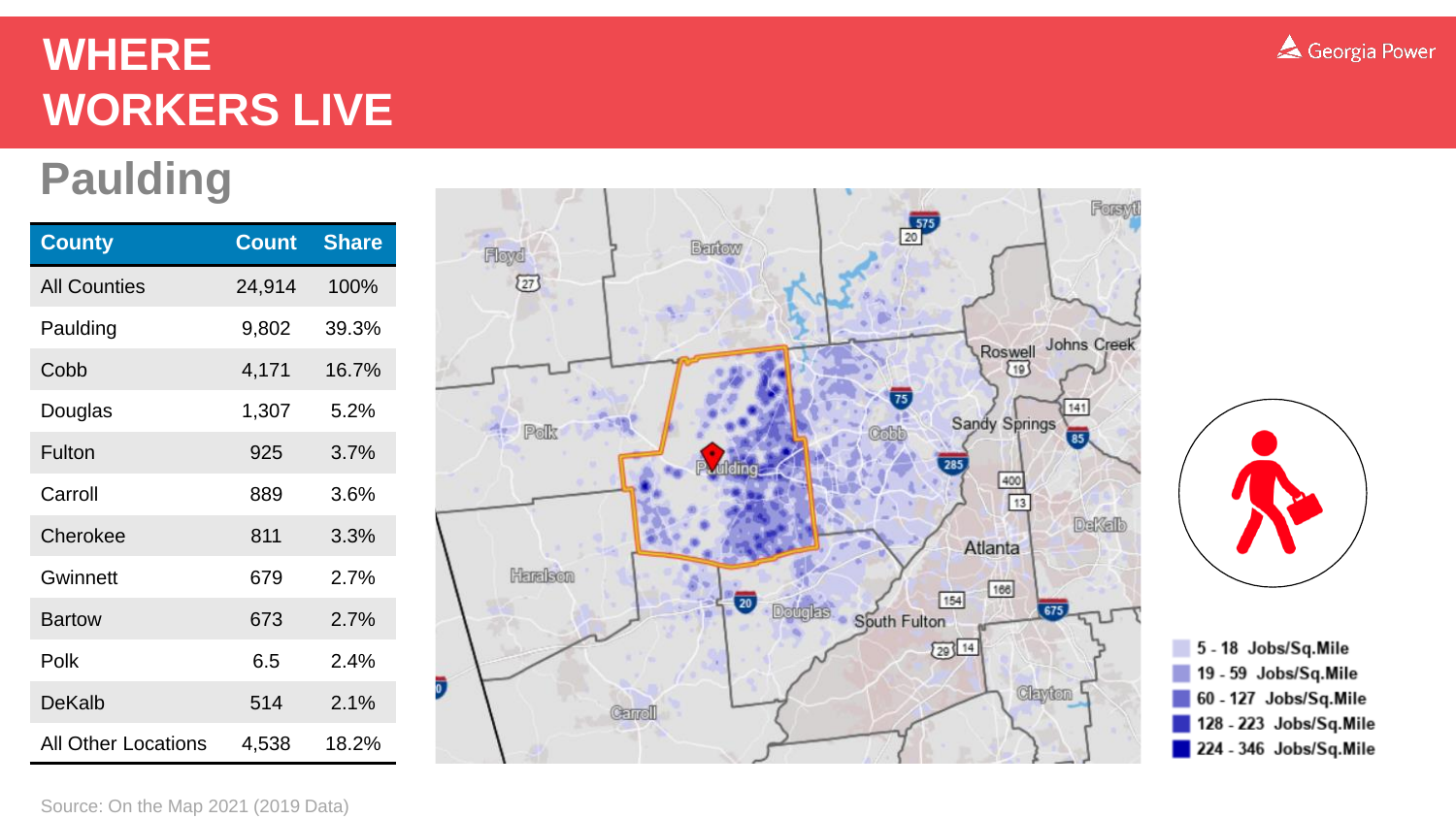# **WHERE RESIDENTS WORK**

# **Paulding**

| <b>County</b>              | <b>Count</b> | <b>Share</b> |
|----------------------------|--------------|--------------|
| <b>All Counties</b>        | 73,360       | 100%         |
| Cobb                       | 24,146       | 32.9%        |
| Fulton                     | 13,054       | 17.8%        |
| Paulding                   | 9,802        | 13.4%        |
| Douglas                    | 3,724        | 5.1%         |
| DeKalh                     | 2,883        | 3.9%         |
| <b>Gwinnett</b>            | 2,839        | 3.9%         |
| <b>Bartow</b>              | 2,031        | 2.8%         |
| Cherokee                   | 1,877        | 2.6%         |
| Carroll                    | 1,532        | 2.1%         |
| Clayton                    | 1,140        | 1.6%         |
| <b>All Other Locations</b> | 10,332       | 14.1%        |





5 - 119 Jobs/Sq.Mile 120 - 463 Jobs/Sq.Mile 464 - 1,037 Jobs/Sq.Mile 1,038 - 1,839 Jobs/Sq.Mile  $1,840 - 2,872$  Jobs/Sq.Mile



#### Source: On the Map 2021 (2019 Data)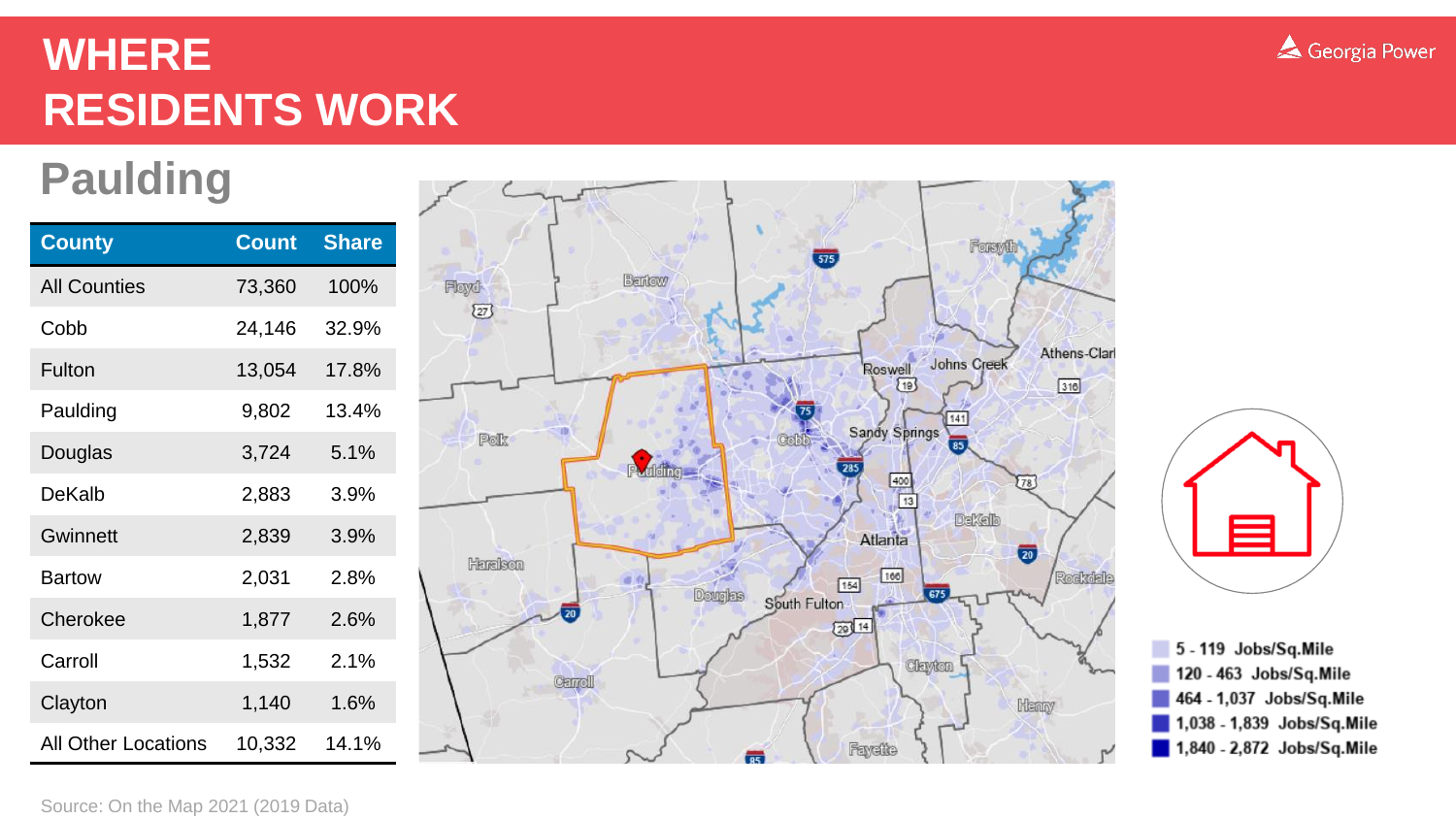#### **INDUSTRIES**

### **Paulding**

|                                                                          | 2010        | 2020        | 2010 - 2010 | 2021        | 2031        | 2021 - 2031 |
|--------------------------------------------------------------------------|-------------|-------------|-------------|-------------|-------------|-------------|
| <b>Industry</b>                                                          | <b>Jobs</b> | <b>Jobs</b> | % Change    | <b>Jobs</b> | <b>Jobs</b> | % Change    |
| Government                                                               | 5,683       | 5,823       | 2%          | 5,987       | 6,762       | 13%         |
| <b>Retail Trade</b>                                                      | 3,882       | 5,116       | 32%         | 5,261       | 5,821       | 11%         |
| Construction                                                             | 2,749       | 3,195       | 16%         | 3,121       | 3,030       | (3%)        |
| <b>Accommodation and Food Services</b>                                   | 2,670       | 3,803       | 42%         | 3,890       | 5,977       | 54%         |
| <b>Health Care and Social Assistance</b>                                 | 1,776       | 3,701       | 108%        | 4,014       | 5,502       | 37%         |
| Other Services (except Public Administration)                            | 1,184       | 1,771       | 50%         | 1,908       | 2,553       | 34%         |
| Administrative and Support and Waste Management and Remediation Services | 1,055       | 1,840       | 74%         | 1,706       | 1,856       | 9%          |
| Manufacturing                                                            | 940         | 1,234       | 31%         | 1,391       | 1,658       | 19%         |
| Professional, Scientific, and Technical Services                         | 907         | 1,018       | 12%         | 1,155       | 1,375       | 19%         |
| <b>Wholesale Trade</b>                                                   | 497         | 498         | 0%          | 467         | 616         | 32%         |
| <b>Transportation and Warehousing</b>                                    | 468         | 773         | 65%         | 892         | 1,055       | 18%         |
| Finance and Insurance                                                    | 398         | 485         | 22%         | 536         | 627         | 17%         |
| Arts, Entertainment, and Recreation                                      | 352         | 392         | 11%         | 472         | 911         | 93%         |
| Real Estate and Rental and Leasing                                       | 271         | 478         | 76%         | 480         | 569         | 19%         |
| Information                                                              | 262         | 305         | 17%         | 307         | 463         | 51%         |
| <b>Educational Services</b>                                              | 201         | 280         | 39%         | 311         | 450         | 45%         |
| <b>Unclassified Industry</b>                                             | 63          | 111         | 78%         | 101         | 109         | 8%          |
| Management of Companies and Enterprises                                  | 48          | 45          | (7%)        | 18          | 16          | (13%)       |
| Agriculture, Forestry, Fishing and Hunting                               | 28          | 14          | $(50\%)$    | 13          | 10          | (19%)       |
| <b>Utilities</b>                                                         | 16          | $<$ 10      | Insf. Data  | $<$ 10      | $<$ 10      | Insf. Data  |
| Mining, Quarrying, and Oil and Gas Extraction                            | 10          | 27          | 164%        | 31          | 41          | 34%         |
|                                                                          | 23,459      | 30,917      | 32%         | 32,066      | 39,404      | 23%         |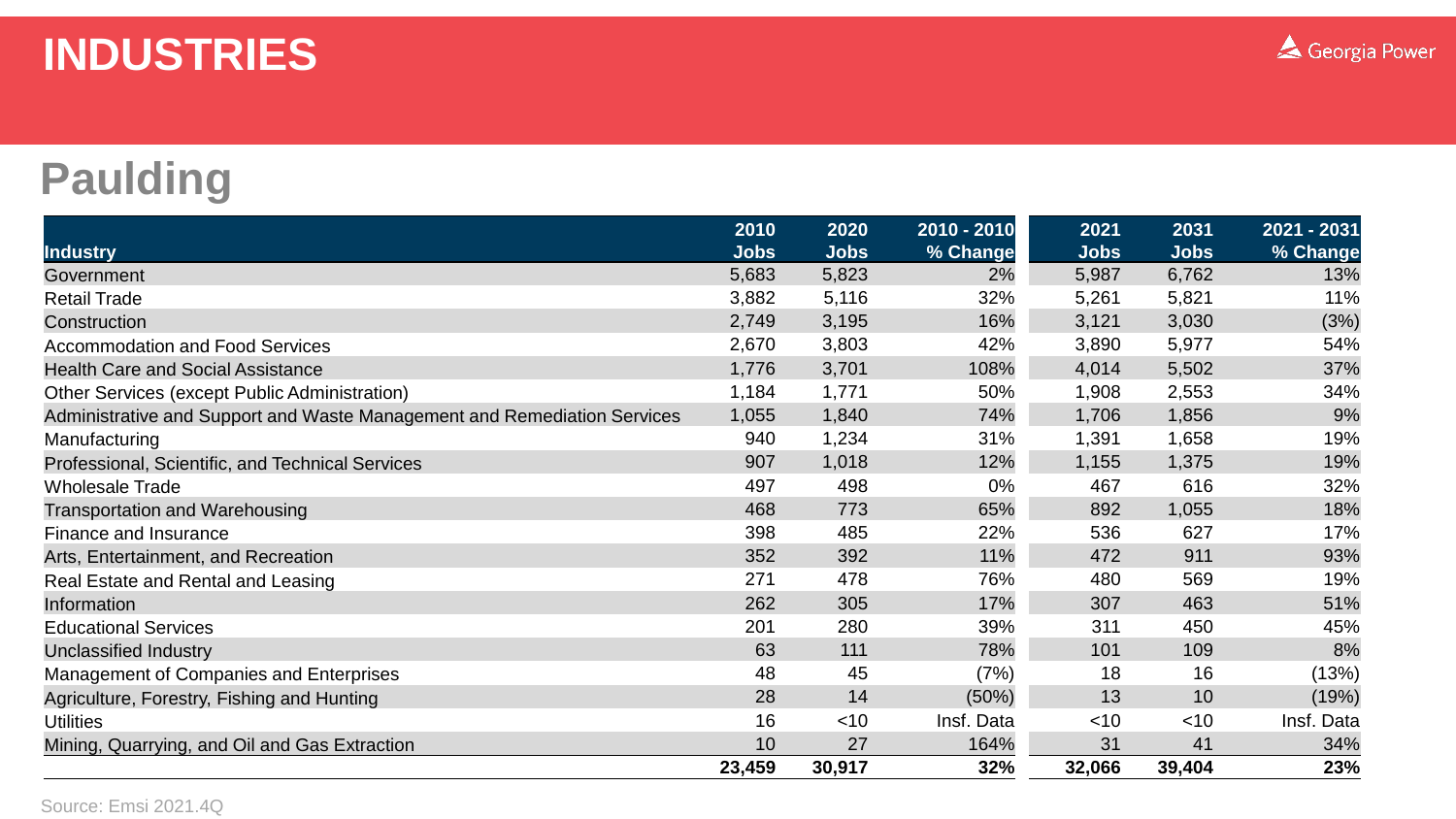#### **Paulding**

|            |                                                                                                  | 2010            | 2019            | 2010                               | 2019       |             |             |       |             |
|------------|--------------------------------------------------------------------------------------------------|-----------------|-----------------|------------------------------------|------------|-------------|-------------|-------|-------------|
|            |                                                                                                  | <b>Resident</b> | <b>Resident</b> | <b>Net</b>                         | <b>Net</b> | 2010        | 2019        | 2020  | 2030        |
| <b>SOC</b> | <b>Occupations</b>                                                                               | <b>Workers</b>  |                 | <b>Workers Commuters Commuters</b> |            | <b>Jobs</b> | <b>Jobs</b> | Jobs  | <b>Jobs</b> |
| 41-2000    | <b>Retail Sales Workers</b>                                                                      | 2,986           | 3,513           | (928)                              | (1,007)    | 2,575       | 2,891       | 2,445 | 2,833       |
| 53-7000    | <b>Material Moving Workers</b>                                                                   | 2,063           | 3,189           | (1, 134)                           | (2,038)    | 1,186       | 1,339       | 1,084 | 1,248       |
| 47-2000    | <b>Construction Trades Workers</b>                                                               | 2,563           | 2,808           | (764)                              | (1, 169)   | 1,642       | 1,637       | 2,101 | 2,712       |
| 35-3000    | Food and Beverage Serving Workers                                                                | 2,266           | 2,419           | (663)                              | (553)      | 2,001       | 2,975       | 1,725 | 1,921       |
| 13-1000    | <b>Business Operations Specialists</b>                                                           | 1,322           | 2,283           | (886)                              | (1,532)    | 783         | 950         | 1,004 | 1,038       |
| 53-3000    | <b>Motor Vehicle Operators</b>                                                                   | 1,240           | 1,997           | (595)                              | (921)      | 1,126       | 1,381       | 595   | 724         |
| 25-2000    | Preschool, Elementary, Middle, Secondary, and Special<br><b>Education Teachers</b>               | 2,072           | 1,977           | (230)                              | (329)      | 1,681       | 1,935       | 735   | 903         |
| 29-1000    | <b>Healthcare Diagnosing or Treating Practitioners</b>                                           | 1,262           | 1,956           | (761)                              | (898)      | 1,135       | 1,537       | 977   | ,372        |
| 43-4000    | <b>Information and Record Clerks</b>                                                             | 1,639           | 1,933           | (1, 114)                           | (1, 166)   | 804         | 964         | 734   | 849         |
| 15-1200    | <b>Computer Occupations</b>                                                                      | 1,091           | 1,646           | (815)                              | (1, 272)   | 391         | 476         | 340   | 411         |
| 11-9000    | <b>Other Management Occupations</b>                                                              | 901             | 1,580           | (316)                              | (674)      | 939         | 1,140       | 958   | 1,193       |
| 11-1000    | <b>Top Executives</b>                                                                            | 920             | 1,334           | (542)                              | (750)      | 607         | 719         | 609   | 698         |
| 49-9000    | Other Installation, Maintenance, and Repair Occupations                                          | 986             | 1,285           | (584)                              | (699)      | 609         | 724         | 526   | 632         |
| 35-2000    | <b>Cooks and Food Preparation Workers</b>                                                        | 1,141           | 1,274           | (335)                              | (289)      | 1,052       | ,579        | 526   | 625         |
| 43-6000    | Secretaries and Administrative Assistants                                                        | 1,056           | 1,224           | (625)                              | (642)      | 601         | 668         | 463   | 537         |
| 43-9000    | Other Office and Administrative Support Workers                                                  | 1,073           | 1,177           | (675)                              | (689)      | 504         | 571         | 499   | 606         |
| 37-2000    | <b>Building Cleaning and Pest Control Workers</b>                                                | 918             | 1,148           | (490)                              | (401)      | 779         | 959         | 490   | 661         |
| 29-2000    | Health Technologists and Technicians                                                             | 756             | 1,040           | (457)                              | (532)      | 540         | 689         | 559   | 703         |
| 31-1100    | Home Health and Personal Care Aides; and Nursing Assistants,<br>Orderlies, and Psychiatric Aides | 574             | 1,011           | (424)                              | (457)      | 604         | 864         | 269   | 330         |
| 13-2000    | <b>Financial Specialists</b>                                                                     | 771             | 984             | (490)                              | (653)      | 342         | 396         | 343   | 408         |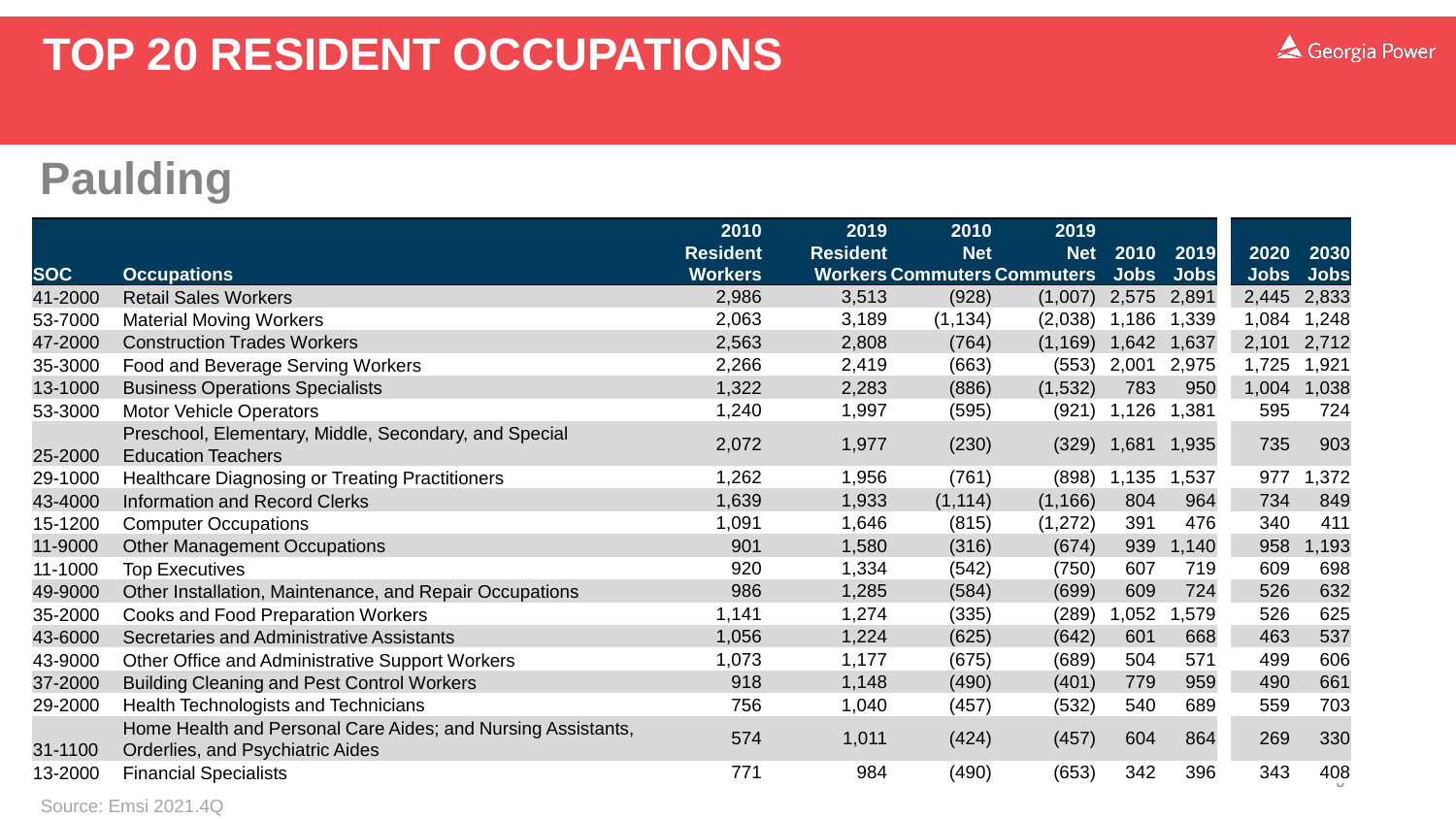### **TOP 20 RESIDENT OCCUPATIONS – WAGE DATA**

#### **Paulding**

| <b>SOC</b> | <b>Occupations</b>                                                                      | 25% Hourly<br><b>Earnings</b> | <b>Median Hourly</b><br><b>Earnings</b> | 75% Hourly<br><b>Earnings</b> |
|------------|-----------------------------------------------------------------------------------------|-------------------------------|-----------------------------------------|-------------------------------|
| 41-2000    | <b>Retail Sales Workers</b>                                                             | \$8.64                        | \$10.11                                 | \$12.25                       |
| 53-7000    | <b>Material Moving Workers</b>                                                          | \$10.11                       | \$12.36                                 | \$15.54                       |
| 47-2000    | <b>Construction Trades Workers</b>                                                      | \$12.19                       | \$16.95                                 | \$23.25                       |
| 35-3000    | <b>Food and Beverage Serving Workers</b>                                                | \$7.66                        | \$8.42                                  | \$10.03                       |
| 13-1000    | <b>Business Operations Specialists</b>                                                  | \$20.99                       | \$29.66                                 | \$42.29                       |
| 53-3000    | <b>Motor Vehicle Operators</b>                                                          | \$10.46                       | \$16.07                                 | \$22.96                       |
| 25-2000    | Preschool, Elementary, Middle, Secondary, and Special Education Teachers                | \$24.32                       | \$30.74                                 | \$37.72                       |
| 29-1000    | <b>Healthcare Diagnosing or Treating Practitioners</b>                                  | \$29.08                       | \$38.45                                 | \$54.38                       |
| 43-4000    | <b>Information and Record Clerks</b>                                                    | \$11.47                       | \$14.64                                 | \$18.60                       |
| 15-1200    | <b>Computer Occupations</b>                                                             | \$25.39                       | \$37.35                                 | \$50.27                       |
| 11-9000    | <b>Other Management Occupations</b>                                                     | \$17.23                       | \$29.62                                 | \$48.28                       |
| 11-1000    | <b>Top Executives</b>                                                                   | \$29.17                       | \$49.63                                 | \$81.84                       |
| 49-9000    | Other Installation, Maintenance, and Repair Occupations                                 | \$14.40                       | \$19.06                                 | \$24.80                       |
| 35-2000    | <b>Cooks and Food Preparation Workers</b>                                               | \$8.55                        | \$10.48                                 | \$12.81                       |
| 43-6000    | Secretaries and Administrative Assistants                                               | \$13.08                       | \$16.60                                 | \$21.63                       |
| 43-9000    | Other Office and Administrative Support Workers                                         | \$11.50                       | \$15.69                                 | \$20.53                       |
| 37-2000    | <b>Building Cleaning and Pest Control Workers</b>                                       | \$9.25                        | \$11.29                                 | \$14.47                       |
| 29-2000    | <b>Health Technologists and Technicians</b>                                             | \$14.52                       | \$18.68                                 | \$23.86                       |
|            | Home Health and Personal Care Aides; and Nursing Assistants, Orderlies, and Psychiatric | \$9.73                        | \$11.01                                 | \$13.33                       |
| 31-1100    | <b>Aides</b>                                                                            |                               |                                         |                               |
| 13-2000    | <b>Financial Specialists</b>                                                            | \$22.50                       | \$31.76                                 | \$46.01                       |

Georgia Power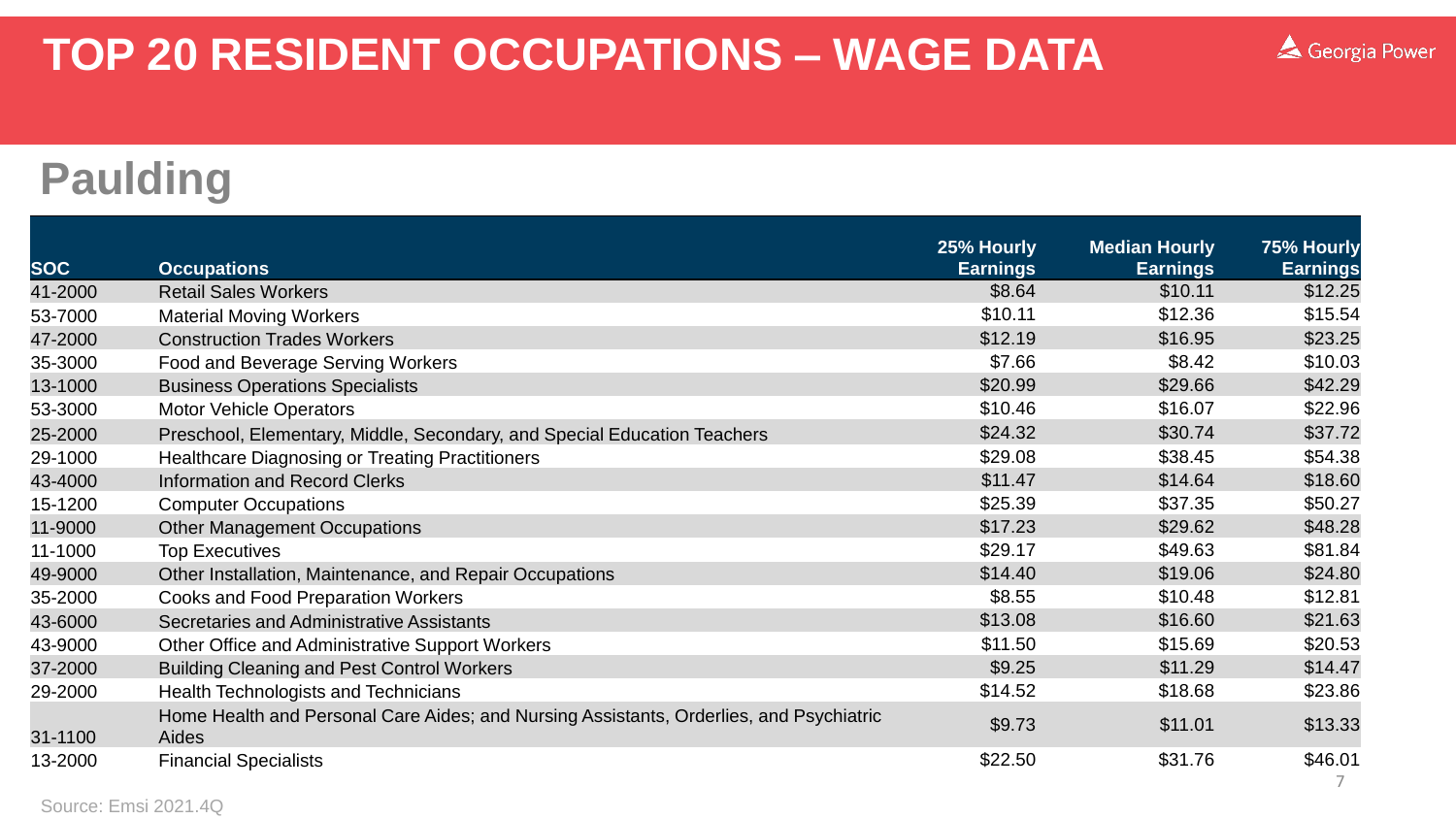#### **Paulding**

| <b>Company</b>                         | <b>City</b>   | <b>Sector</b>                                | <b>Employees</b> |
|----------------------------------------|---------------|----------------------------------------------|------------------|
| <b>WellStar Paulding Hospital</b>      | <b>Hiram</b>  | Hospitals, General Medical & Surgical        | 1,124            |
| <b>Walmart SuperCenter</b>             | <b>Dallas</b> | <b>Department Stores</b>                     | 400              |
| <b>Walmart SuperCenter</b>             | Hiram         | <b>Department Stores</b>                     | 360              |
| Sam's Club                             | Hiram         | Miscellaneous General Merchandise Stores     | 320              |
| Metromont Corp.                        | Hiram         | <b>Concrete Block &amp; Brick</b>            | 300              |
| GreyStone Power Corp.                  | <b>Hiram</b>  | <b>Electric Services</b>                     | 250              |
| Hardy Chevrolet Buick GMC              | <b>Dallas</b> | Motor Vehicles Dealers (New & Used)          | 200              |
| <b>SuperTarget</b>                     | <b>Hiram</b>  | <b>Department Stores</b>                     | 200              |
| Kroger                                 | <b>Dallas</b> | <b>Grocery Stores</b>                        | 200              |
| <b>Interroll Atlanta LLC</b>           | Hiram         | <b>Conveyors &amp; Conveying Equipment</b>   | 200              |
| <b>Home Depot</b>                      | <b>Hiram</b>  | <b>Lumber &amp; Other Building Materials</b> | 150              |
| Academy Sports & Outdoors              | Hiram         | Sporting Goods Stores & Bicycle Shops        | 135              |
| <b>Publix</b>                          | <b>Dallas</b> | <b>Grocery Stores</b>                        | 130              |
| Chick-fil-A                            | <b>Hiram</b>  | Restaurant                                   | 120              |
| Kroger                                 | <b>Dallas</b> | <b>Grocery Stores</b>                        | 120              |
| Kroger                                 | Douglasville  | <b>Grocery Stores</b>                        | 100              |
| Kohl's Department Store                | Hiram         | <b>Department Stores</b>                     | 100              |
| Ingles                                 | Douglasville  | <b>Grocery Stores</b>                        | 100              |
| <b>Publix</b>                          | <b>Dallas</b> | <b>Grocery Stores</b>                        | 87               |
| <b>Chattahoochee Technical College</b> | <b>Dallas</b> | Colleges, Junior, & Technical Institutes     | 80               |
| <b>Ross Dress for Less</b>             | Hiram         | <b>Family Clothing Stores</b>                | 50               |
| Buffalo's                              | Hiram         | Restaurant                                   | 50               |
| <b>AMC Hiram 14</b>                    | Hiram         | Motion Picture Theaters, Except Drive-In     | 50               |
| <b>Hooters Restaurant</b>              | Hiram         | Restaurant                                   | 50               |
| <b>JC Penney</b>                       | Hiram         | <b>Department Stores</b>                     | 50               |

Source: Business Wise 2021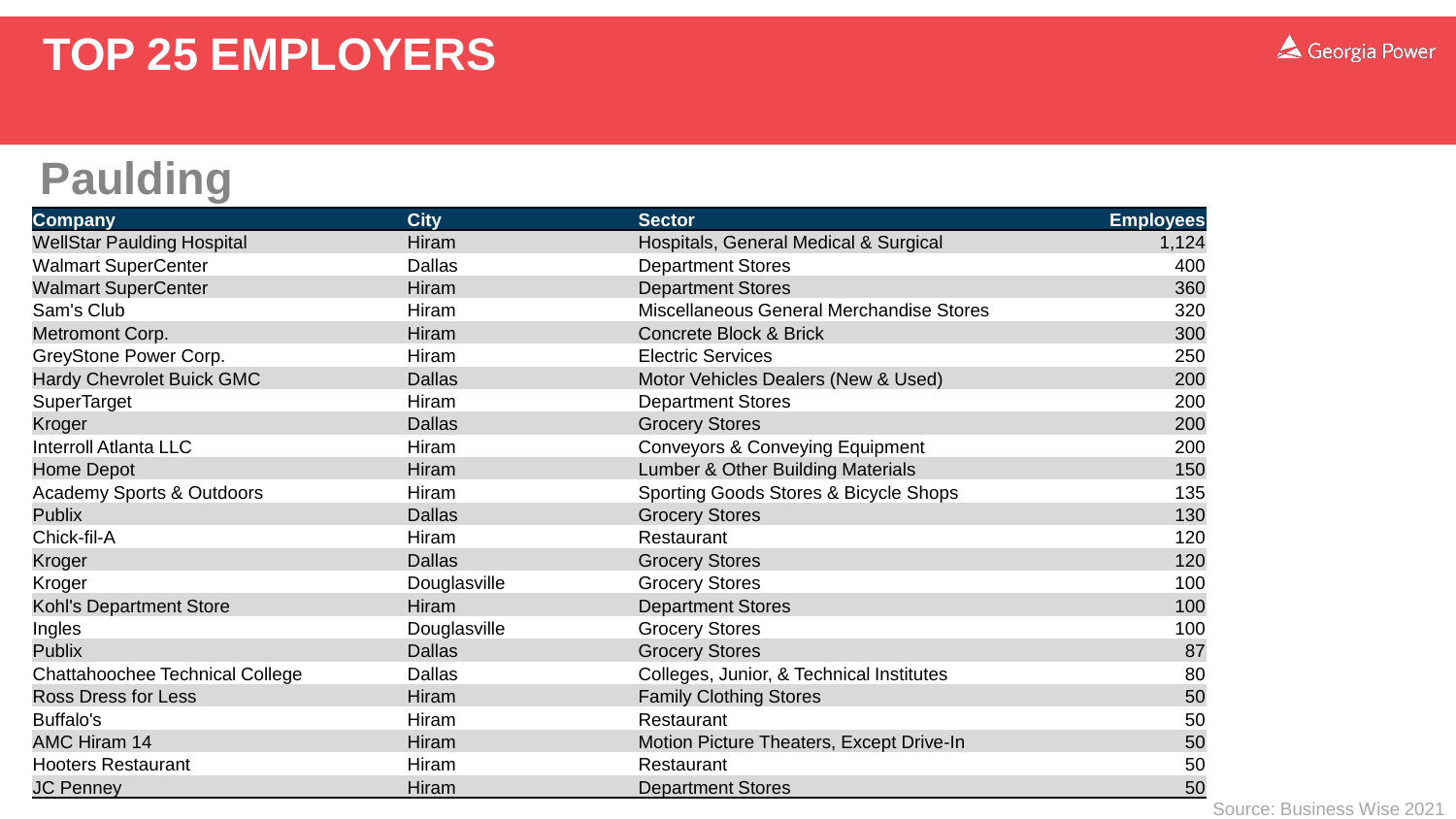### **Paulding**

| <b>Industry</b>                                                             | Total/Unique (Jan 2021 - Nov<br>2021) | <b>Posting Intensity</b> | <b>Median Posting</b><br><b>Duration</b> |
|-----------------------------------------------------------------------------|---------------------------------------|--------------------------|------------------------------------------|
| Health Care and Social Assistance                                           | 11,299 / 1,615                        | 7:1                      | 32 days                                  |
| Retail Trade                                                                | 9,980 / 1,525                         | 7:1                      | 35 days                                  |
| Administrative and Support and Waste Management and<br>Remediation Services | 4,480 / 1,353                         | $3:1 -$                  | 30 days                                  |
| Professional, Scientific, and Technical Services                            | 4,381 / 1,306                         | $3:1 -$                  | 26 days                                  |
| Accommodation and Food Services                                             | 3,231/985                             | 3:1                      | 31 days                                  |
| Transportation and Warehousing                                              | 2,748 / 772                           | 4:1                      | 21 days                                  |
| Finance and Insurance                                                       | 3,095 / 768                           | 4:1                      | 28 days                                  |
| Manufacturing                                                               | 1,328 / 476                           | 3:1                      | 23 days                                  |
| Information                                                                 | 1,707 / 444                           | $4:1 -$                  | 26 days                                  |
| <b>Educational Services</b>                                                 | 960 / 302                             | 3:1                      | 29 days                                  |